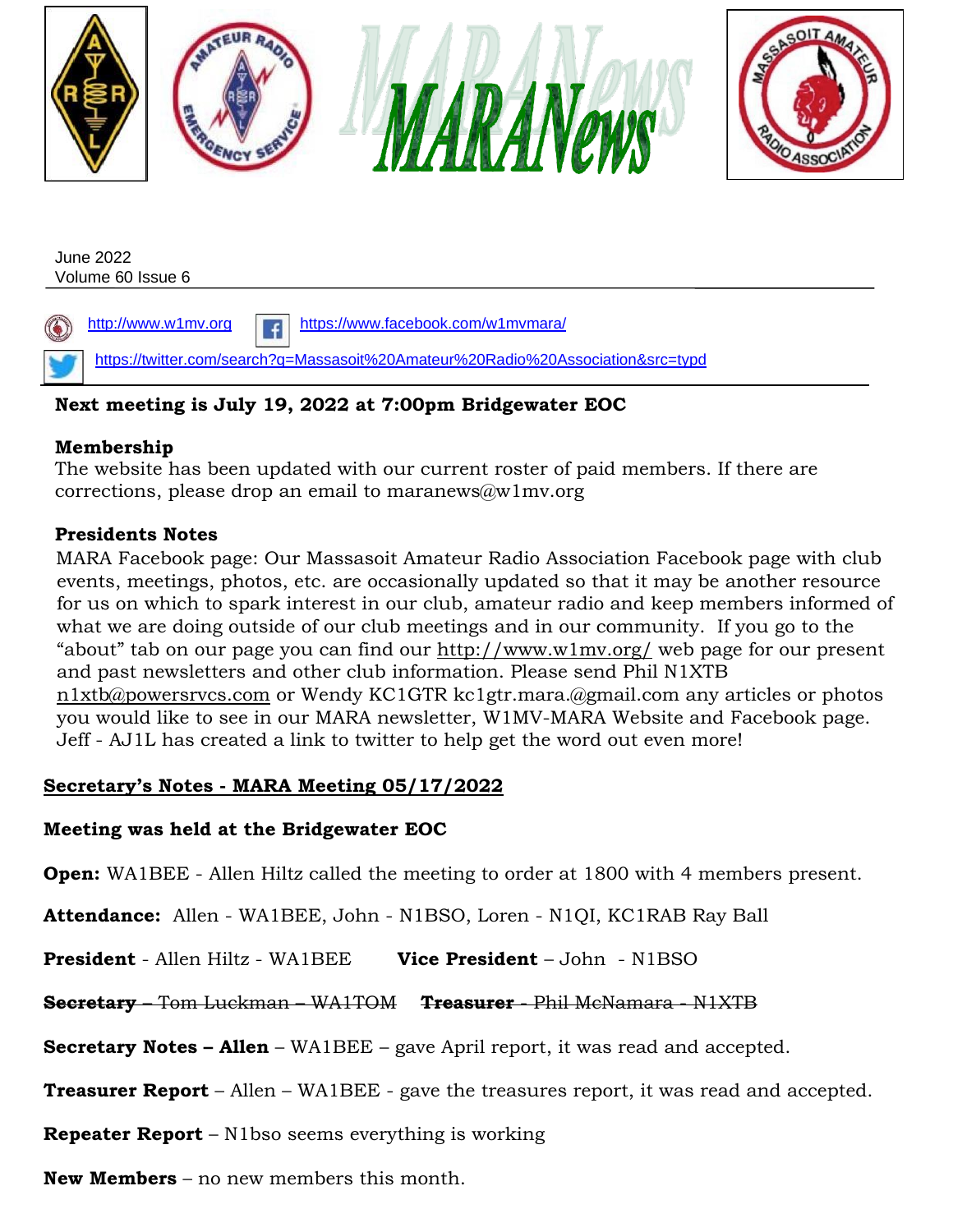

**Current Business** – More discussion on Club Shirts – Allen – WA1BEE contacted Abra Cadabra about the button down shirts and it seems that there is a supply problem in RED.

Small discussion on winlink net. All in attendance thought it is a good idea. [Win-Link.org](http://win-link.org/)

Allen – WA1BEE closed at the meeting at 1845.

### **HAM RADIO LOCAL AREA NETS**

Any additions or corrections contact John - N1UMJ at: N1UMJ@arrl.net.

All Frequencies are in MHz and 6 Meters (50.0 MHz and up.) are FM Mode unless otherwise noted.

## **Sunday:**

8:30 AM WA1NPO – WARPSN Net, Whitman ARC Rptr, 147.225 +, PL 67.0 8:45

AM New England phone net, 3.945 +/--‐ LSB

## **Daily:**

- 7:00 PM NE Cracker Barrel Net, Matt W1AEM, NCO, 3.921.00 MHz LSB Pilgrim Amateur Wireless Assoc. 10 Meter Net
- 7:00 PM 28.375.0 USB Cape & Island Traffic Net, Mon. Tue. Thur.
- 7:00 PM Plymouth N1ZIZ Rptr, 146.685 PL 131.8
- 7:30 PM Falmouth N1YHS Rptr, 147.375 + PL 110.9 Genesis ARC CW Training Net
- 8:00 PM Eastern MA 2 Mtr Traffic Net, Boston W1BOS Rptr, 145.230 PL 88.5
- 8:00 PM Norfolk County Radio Association Net, , Walpole Rptr, 146.895 PL 123.0

# **Monday:**

- 6:00 AM Cape and Islands Weather Net, M-S, Dennis K1PBO Rptr, 146.955 PL 88.5
- 8:00 PM Fairhaven Weather Net, SEMARA Rptr, 147.000 + PL 67.0
- 8:00 PM Norfolk County Emergency Preparedness Net, Walpole Rptr, 146.895 PL 123.0
- 8:30 PM New England DMR net, DMR--‐MARC repeaters talk group 3181 New England Falmouth ARA Net, Falmouth K1RK Rptr, 146.655 – PL 88.5
- 9:00 PM Boston ARC Rag Chew Net, Boston W1BOS Rptr, 145.230 PL 88.5

# **Tuesday:**

- 7:30 PM Plymouth N1ZIZ Rptr, 146.685 PL 131.8
- 8:00 PM Fairhaven Weather Net, SEMARA Rptr, 147.000 + PL 67.0
- 8:00 PM Massasoit ARA Net, , Bridgewater W1MV Rptr, 147.180 + PL 67.0 (Except 3rd Tue!) Genesis ARC 2 Mtr Rag--‐Chew Net,
- 8:00 PM Norwood Amateur Radio Club Net, Norwood Rptr, 147.210 + PL 100.0 220 MHz Day! Try to find a 220 Repeater near you and give a call out!

# **Wednesday:**

7:00 PM Blackstone Valley ARC, 2 Mtr Simplex Net, 146.565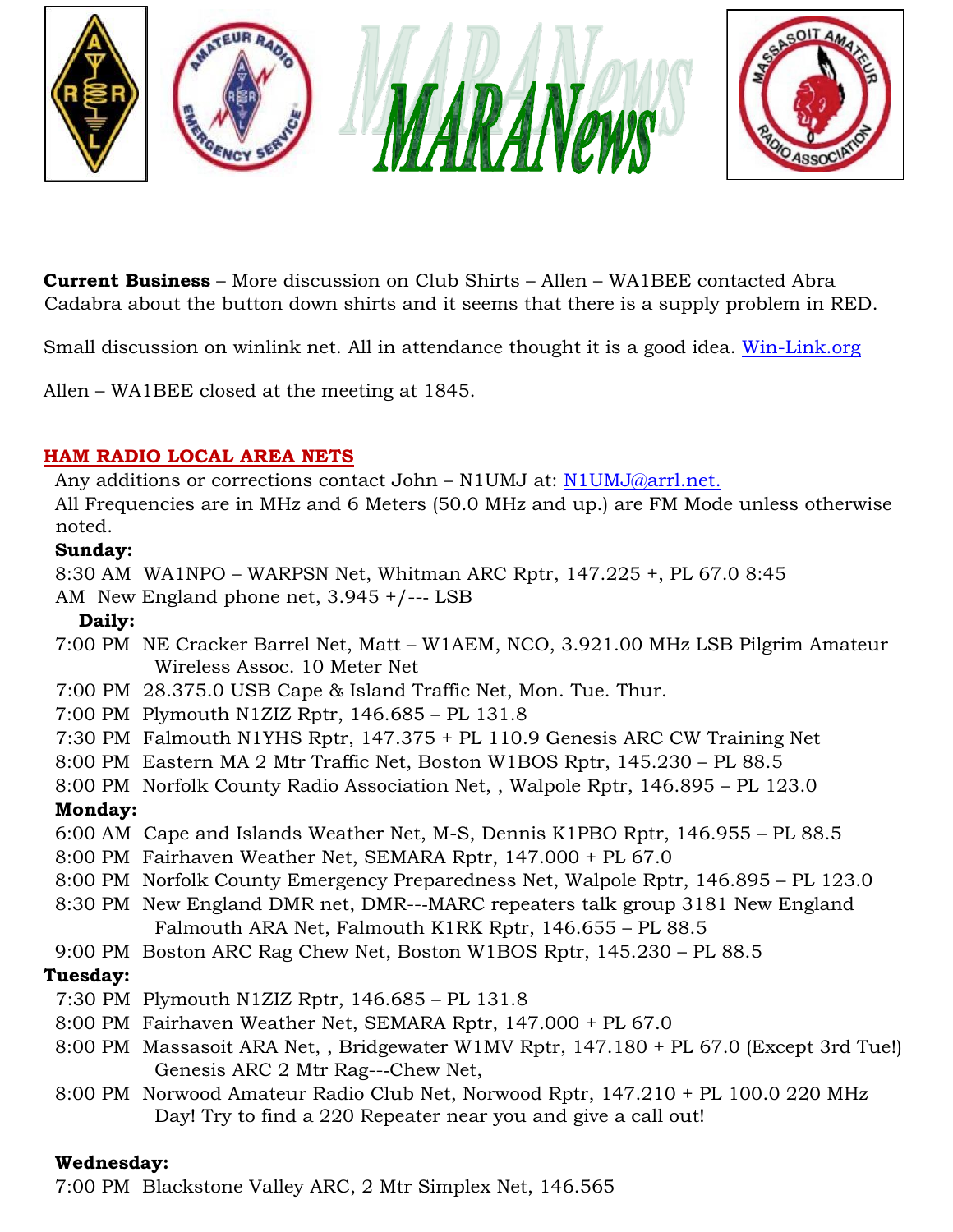

- 8:00 PM Cape and Islands ARES Net, Dennis K1PBO Rptr, 146.955 PL 88.5
- 8:00 PM Fairhaven Weather Net, SEMARA Rptr, 147.000 + PL 67.0
- 8:00 PM Whitman ARC 10 Meter Rag--‐Chew Net, 28.333.0 USB Except 1st Wed!
- 9:00 PM Waltham Wranglers Swap Net., Waltham W1MHL Rptr , 146.64 PL 136.5

### **Thursday:**

7:00 PM Genesis ARC CW Training Net, Plymouth N1ZIZ Rptr, 146.685 – PL 131.8 10 Mtr

- 8:00 PM Fairhaven Weather Net, SEMARA Rptr, 147.000 + PL 67.0
- 8:00 PM General Class Rag--‐Chew Net, 29.470.0 FM
- 8:30 PM Sturdy Mem. Hosp. ARC ARES Prac Net, K1SMH Rptr, 147.195+ PL 127.3 900 MHz

### **Friday:**

8:00 PM Fairhaven Weather Net, SEMARA Rptr, 147.000 + PL 67.0

8:00 PM Great Hill Swap Net, K1USN, 145.390 and Echollink/Irpl 9127

### **Saturday:**

8:00 PM South Shore Skywarn Net, Bridgewater W1MV Rptr, 147.180 + PL 67.0

\*VKEMCOMM\* Echolink Conference node: 270177/IRLP 9508 (due to \*WX--‐TALK\* Echolink conference node: 7203/IRLP 9219 outage) R[efer to: http://www.voipwx.net/](http://www.voipwx.net/)

### **Massasoit Amateur Radio Association Executive Board**

President - Allen Hiltz - WA1BEE Vice President John L – N1BSO Secretary Wendy White – KC1GTR Treasurer: Phil McNamara N1XTB Call Sign Trustee: Phil McNamara N1XTB

| 2M Repeater                 | $147.180+$ (Tone 67.0)                        |
|-----------------------------|-----------------------------------------------|
| 440 Repeater                | $444.550+$ (Tone 88.5)                        |
| <b>APRS Node</b>            | Node 144.39 W1MV-1                            |
| <b>Packet BBS</b>           | 145.09 N1XTB-4                                |
| <b>Packet Node Brockton</b> | 145.09 W1JOE-7 (BROCK)                        |
| <b>MARA Web Page</b>        | http://www.w1mv.org/                          |
| Facebook                    | https://www.facebook.com/wlmvmara/            |
| <b>Newsletter Editor</b>    | kc1gtr.mara@gmail.com                         |
| <b>ARC Web Page</b>         | http://www.walnpo.org                         |
| Qsl via                     | www.eqsl.cc                                   |
| Skywarn                     | $\frac{http://wx1box.org}{http://wx1box.org}$ |
|                             | www.powersrvcs.org/wlgmf/skywarn.htm          |
| <b>Mailing Address</b>      | P.O. Box 428 Bridgewater, MA 02324            |
|                             |                                               |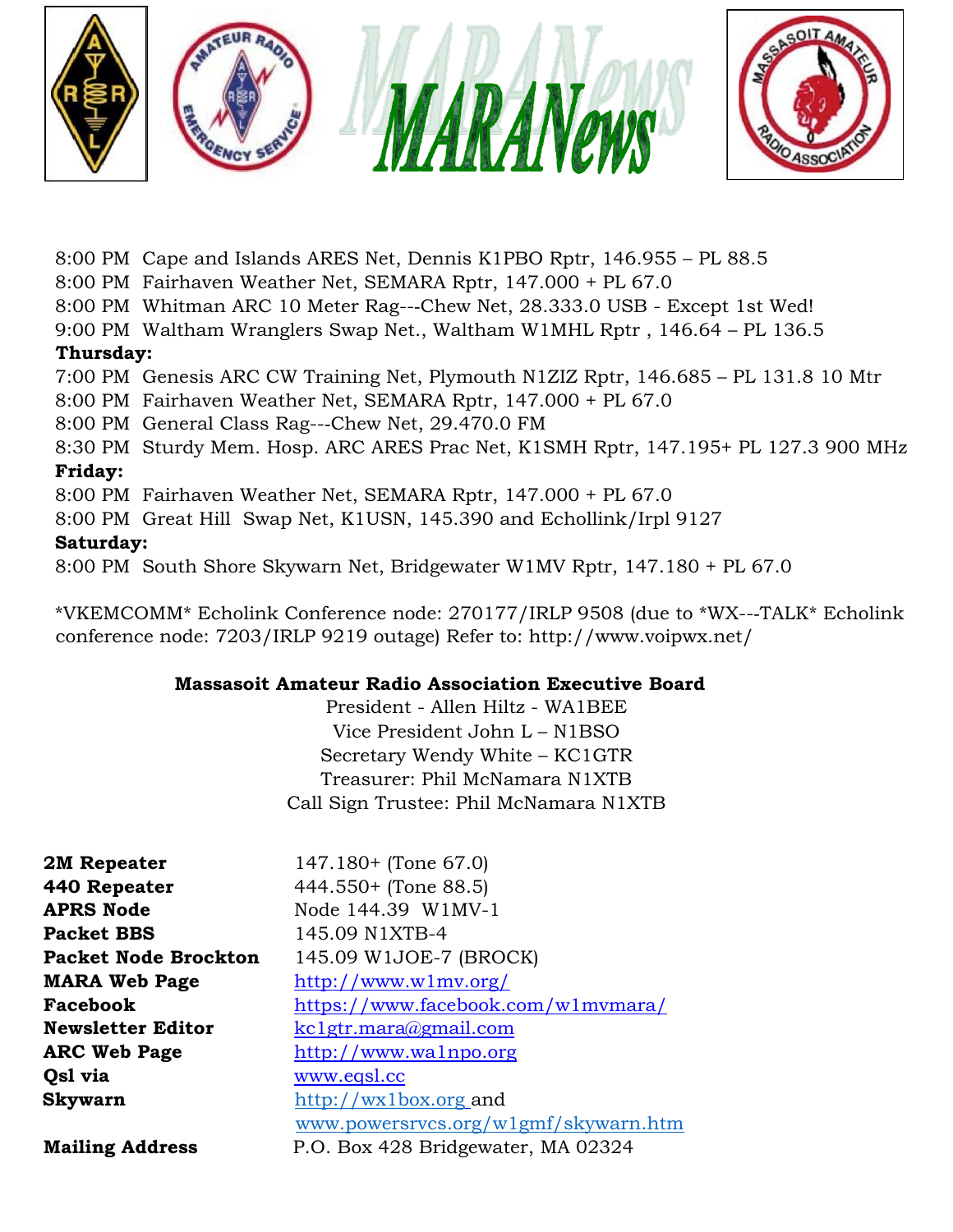

**Monthly meetings** are held the 3rd Tuesday of each month, for time being, Tuesday Night Zoom meeting will at 7:00pm.

Our **Meetings-On-The-Air** are held all other Tuesday evenings at 8PM on 147.180+ and includes the Westlink News Report with the latest news about happenings in the world of Amateur Radio.

The **South Shore Skywarn Net** is held every Saturday evening at 8PM local time on 147.180+ and is open to all hams.

**VE Exams** are held the 2nd Saturday of every month, in Braintree contact Steve Cohen, W1OD via email w1od@arrl.net. Walk-ins are no longer permitted. We will be hosting VE exams at 8:45 at the Watson building. If you know of anyone planning to take an exam, please have them drop a note to Steve to confirm a reservation.

### **<http://www.hamradiolicenseexam.com/index.html>**

(Courtesy of ARRL Newsletter) The K7RA Solar Update

06/17/2022

Solar activity increased this week, which we were happy to see, with average daily sunspot number rising from 44.4 last week to 74.3 during this reporting week, June 9-15. Sunspot numbers rose all week, starting at 17 on Thursday, June 9 to 149 on Wednesday, June 15.

Average daily 10.7 cm solar flux increased from 99.4 to 123.9. Solar flux peaked at 145.5 on Tuesday, June 14, but then on Thursday the noon daily reading at the Penticton observatory was 146.7, an increase from 140 the day before. Also on Thursday, daily sunspot number increased from 149 on Wednesday to 159.

The Penticton observatory does three daily readings of solar flux, but it is the local noon reading that is the official solar flux reading of the day, and the one we report here.

You can see the readings at<https://bit.ly/3b5OBNk>.

The solar flux outlook appears promising for the next few days. The June 16, 2022 forecast from the USAF Space Weather Squadron shows solar flux at 146 on June 17-18, then 144, 140, and 138 on June 19-21, 136 on June 22-24, 100 on June 25 through July 5, then 105, 110 and 115 on July 6-8, 120 on July 9-11, 125 on July 12-16, 120 on July 17-18, 110 on July 19 and 100 on July 20-31.

Predicted planetary A index, a measure of geomagnetic stability, is 8 on June 17-18, 5 on June 19-24, then 10, and 8 on June 25-26, 5 on June 27 through July 7, 8 on July 8-10, then 5, 8, 12, 10 and 8 on July 11-15, then 5 on July 16-19, then 12, 18, 10 and 8 on July 20-23, and 5 through the end of the month.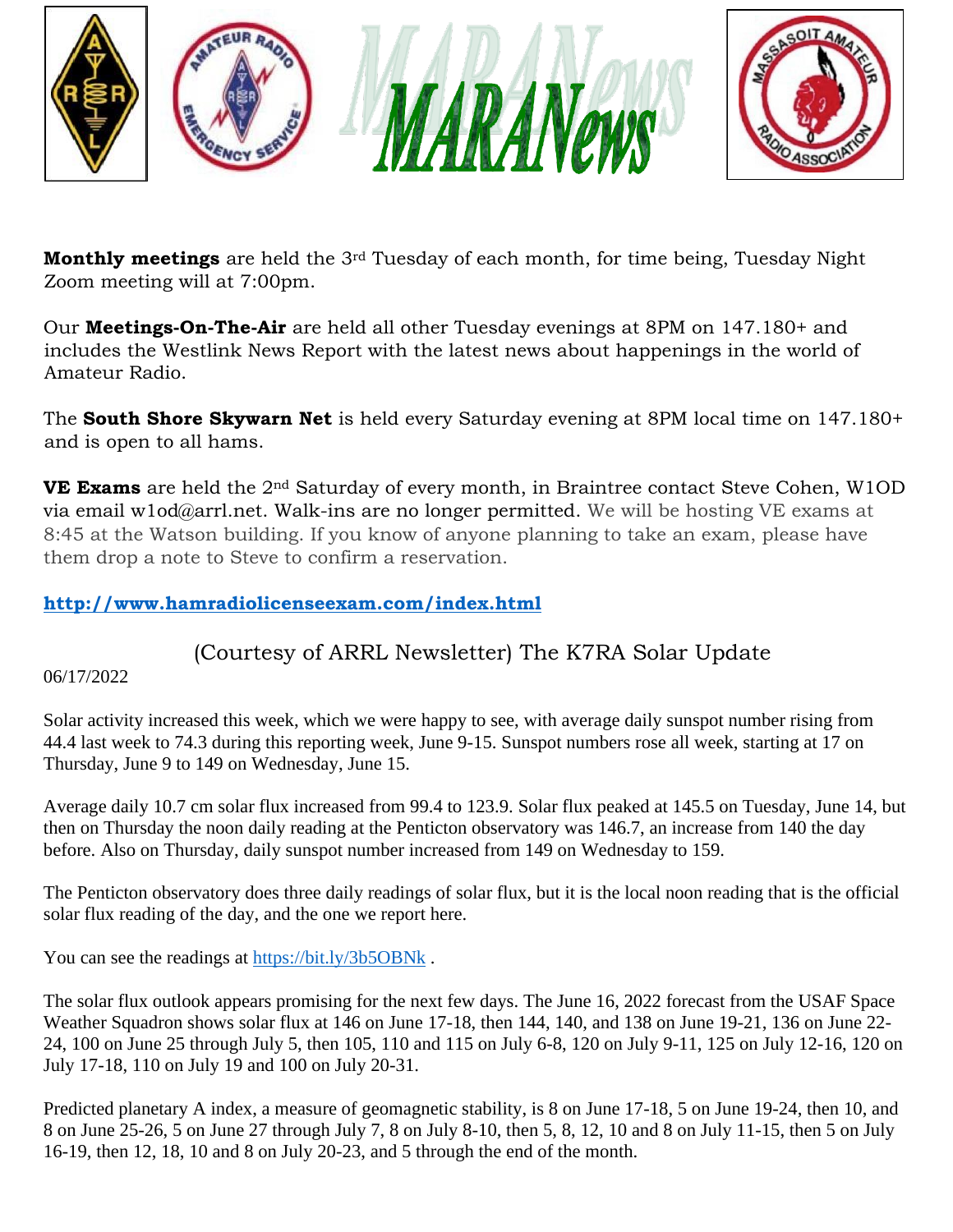

You can find daily updates for predicted solar flux and A index at [https://services.swpc.noaa.gov/text/45-day-ap](https://services.swpc.noaa.gov/text/45-day-ap-forecast.txt)[forecast.txt](https://services.swpc.noaa.gov/text/45-day-ap-forecast.txt) . Updates are posted every afternoon, North America time.

F.K. Janda, OK1HH wrote:

"Solar activity grew. The most significant phenomenon was observed in the southeast quadrant of the solar disk - a long-duration (LDE) M3/1n solar flare, observed at 0407 UTC on June 13, accompanied by type-II and IV radio emissions and radio bursts.

"The associated CME was visible off the east. The arrival of the ejected cloud of particles on Earth was calculated to the afternoon of June 15.

"Interplanetary magnetic field strength increased at 0400 UTC on June 15. Solar wind speed was about 500 km/s until shock arrival, when it escalated to 550 km/s and eventually peaked at 624 km/s at 0556 UTC. The geomagnetic field was quiet to active, with an escalation to G1 (Minor) storm levels during the 1200-1500 UTC in reaction to CME effects.

"The MUF increase caused by the storm was registered on June 15 at two intervals, first after 0600 UTC and second before 1200 UTC. In the afternoon to evening a decrease in MUF followed, an increase in the decline and an overall worsening.

"Solar activity will remain elevated for several days, which will help conditions return to above average levels. However, in the Earth's northern hemisphere, sporadic-E layer will cause very irregular development, from increased attenuation to more frequent opening of the shortest shortwave bands."

Here are some solar flare updates:

<https://bit.ly/3xvycJO>

<https://bit.ly/3O0re6B>

Thanks to K5EM of the Western Washington DX Club for this study of sporadic-E:

<https://bit.ly/39zqIxk>

Here is some information about the Maunder Minimum:

### <https://bit.ly/3QubESn>

Go to [https://www.spaceweather.com](https://www.spaceweather.com/) and look for an article that appeared June 15-16 titled "Mapping a Magnetic Superstorm."

Look for this fascinating map: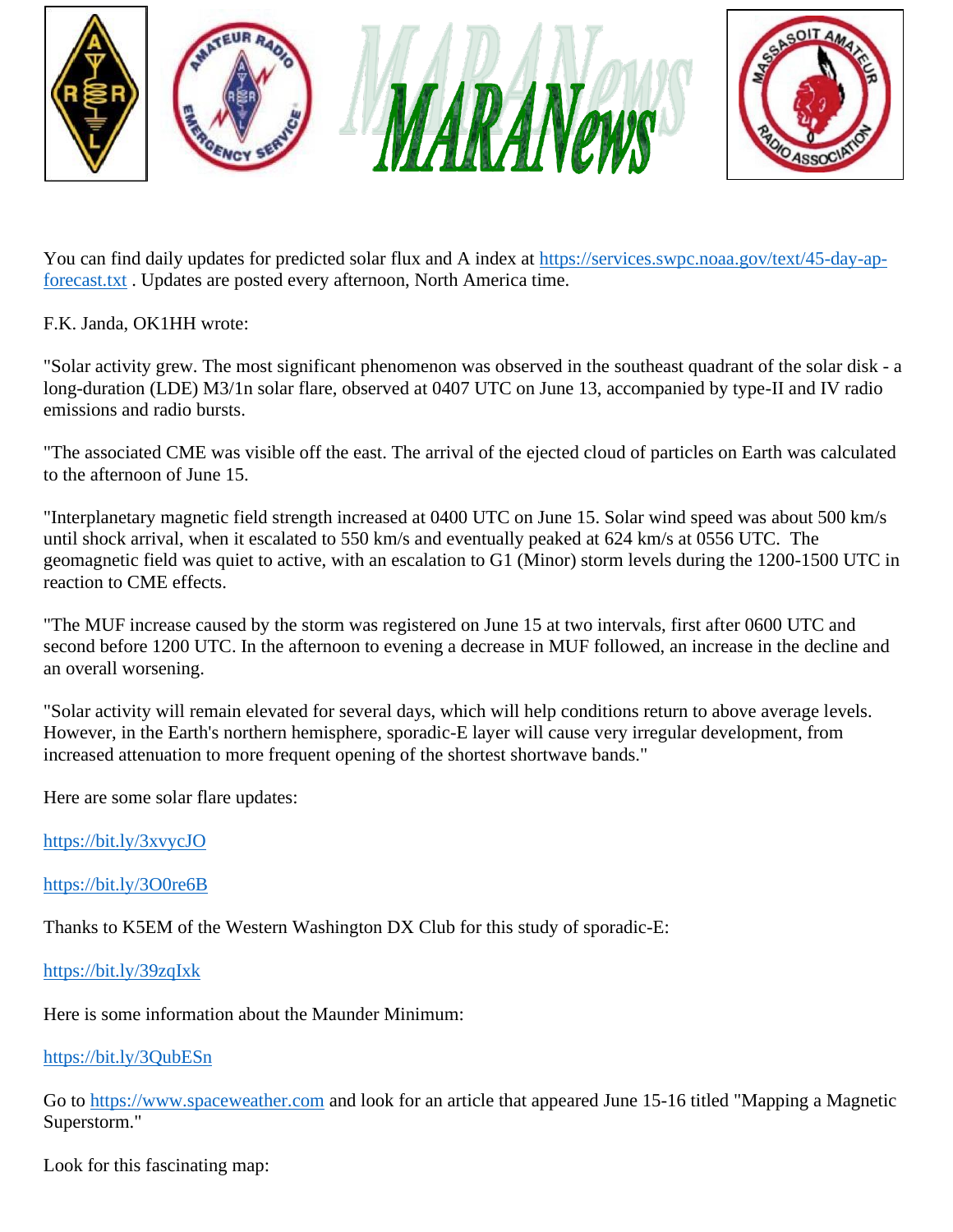

<https://www.spaceweather.com/images2022/12jun22/resistivity.jpg> .

It purports to show which areas are more vulnerable to effects from geomagnetic storms due to variations in ground and infrastructure conductivity.

Next weekend is ARRL Field Day, a favorite operating activity for many of us. The current outlook shows modest solar flux and perhaps slightly elevated geomagnetic activity. Predicted solar flux for June 24-26 is 136, 100 and 100, with planetary A index at 5, 10 and 8. Field Day starts on Saturday, but it is worth looking at predictions for Friday.

Look for an update in next week's Propagation Forecast Bulletin ARLP025. Field Day rules are at, <http://www.arrl.org/field-day> .

A few days ago, Dr. Tamitha Skov, WX6SWW, posted this:

#### <https://youtu.be/pv4QmVfz95A>

If you would like to make a comment or have a tip for our readers, please email the author at,  $k7ra@arrl.net$ .

For more information concerning shortwave radio propagation, see<http://www.arrl.org/propagation> and the ARRL Technical Information Service at [http://arrl.org/propagation-of-rf-signals.](http://arrl.org/propagation-of-rf-signals) For an explanation of numbers used in this bulletin, see<http://arrl.org/the-sun-the-earth-the-ionosphere> .

An archive of past propagation bulletins is at [http://arrl.org/w1aw-bulletins-archive-propagation.](http://arrl.org/w1aw-bulletins-archive-propagation) More good information and tutorials on propagation are at<http://k9la.us/> .

Instructions for starting or ending email distribution of ARRL bulletins are at<http://arrl.org/bulletins> .

Sunspot numbers for June 9 through 15, 2022 were 17, 33, 41, 63, 96,121, and 149, with a mean of 74.3. 10.7 cm flux was 106.4, 110.5, 112.1, 121.3, 131.5, 145.5, and 140, with a mean of 123.9. Estimated planetary A indices were 5, 5, 8, 9, 13, 8, and 20, with a mean of 9.7. Middle latitude A index was 6, 6, 10, 12, 14, 10, and 18, with a mean of 10.9.

# [Photo Gallery](http://www.arrl.org/news/the-k7ra-solar-update-733)

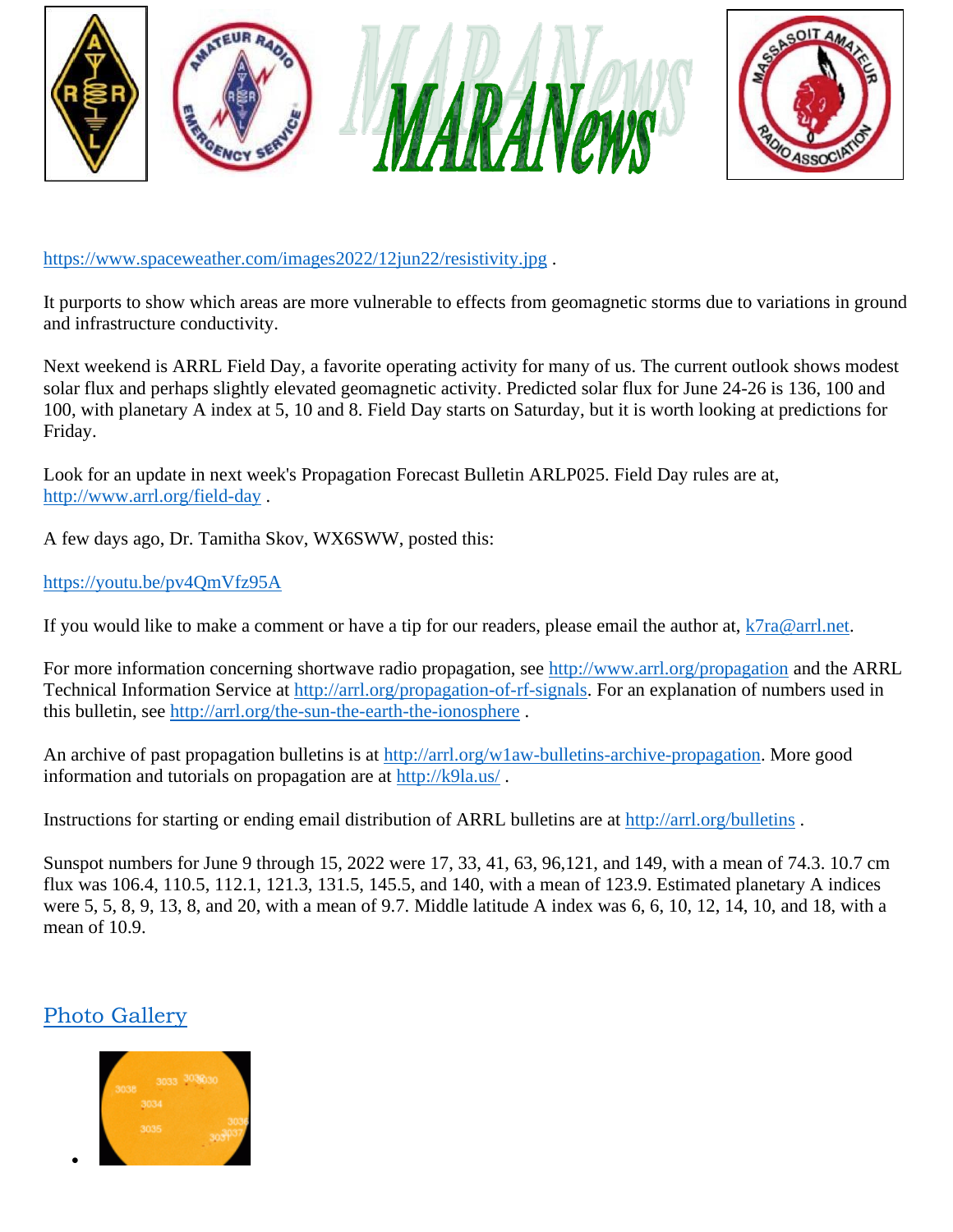



# **Ham Radio Field Day – June 25-26, 2022**

### **HAM RADIO FIELD DAY**

### **DOWNLOADS: 2022 PRESS RELEASE and INFO FLYER:**

[Field Day Public Info Flyer](https://nescitech.org/wp-content/uploads/2022/06/Radio-Field-Day-Info-Flyer.pdf) / [Media\\_formatted\\_release](https://nescitech.org/wp-content/uploads/2022/06/2022-06-Field-Day-Press-release.pdf) / [Photo1](https://nescitech.org/wp-content/uploads/2019/06/Radio_Field_Day_Instruction1.jpg) / [Photo2](https://nescitech.org/wp-content/uploads/2019/06/Radio_Field_Day_Instruction2.jpg) / [Photo3](https://nescitech.org/wp-content/uploads/2019/06/NEAR_van_Radio_Field_Day.jpg) / [Photo4](https://nescitech.org/wp-content/uploads/2019/06/NEAR_van_ham_radio_operator.jpg)

### **2022 ARRL FIELD DAY EVENT:**

Open to all licensed amateur radio operators worldwide, **[ARRL Field Day](http://www.arrl.org/field-day)** is both a contest and a practice exercise of radio skills. Every June, more than 40,000 hams throughout North America set up temporary transmitting stations in public places to demonstrate ham radio's science, skill and service to our communities and our nation. It combines public service, emergency preparedness, community outreach, and technical skills all in a single event. Field Day has been an annual event since 1933, and remains the most popular event in ham radio.

#### **WHAT:**

Family Friendly Event! Ham Radio Field Day has Educational Demonstrations, Maker Activities, Telescopes (weather permitting). Hosted by members of Sci-Tech Amateur Radio Society (STARS), New England Amateur Radio (NEAR), and New England Sci-Tech (NEST).

### **WHEN:**

### **2022, Sat June 25, 2pm to Sun, June 26, 2pm.**

Public is welcome: Sat 2 pm – 5 pm and Sun 10 am to 2 pm for tours, soldering workshop, maker activities, hidden transmitter hunts, and license testing. (License exam is 7 pm Saturday)

### **WHERE:**

New England Sci-Tech, 16 Tech Circle, Natick. (Field Day runs outside in vans and tents running off alternative power to simulate emergency conditions. However, the building is open for tours, restrooms, maker activities, etc.)

### **WHO MAY PARTICIPATE:**

Members of the general public, radio amateurs, scouts, and their friends and families are welcome to participate. You don't need a radio license to participate, as you can operate with one of the club's General or Extra class licensees as the control operator. On-site training will be provided.

Sign up using the form below to let us know when you will be participating and how many in your group.

### **FIELD DAY SCHEDULE:**

### **Saturday**

10:00 am – Field Day helpers set up 12:00 pm – Lunch for members and set-up participants 2:00 pm – Doors open to public. Radio Field Day begins. 2:00-5:00 pm – Public Visiting Hours, for tours, soldering workshop, maker activities, hidden transmitter hunts 3:00 pm – Presentation: *How to become a ham radio operator*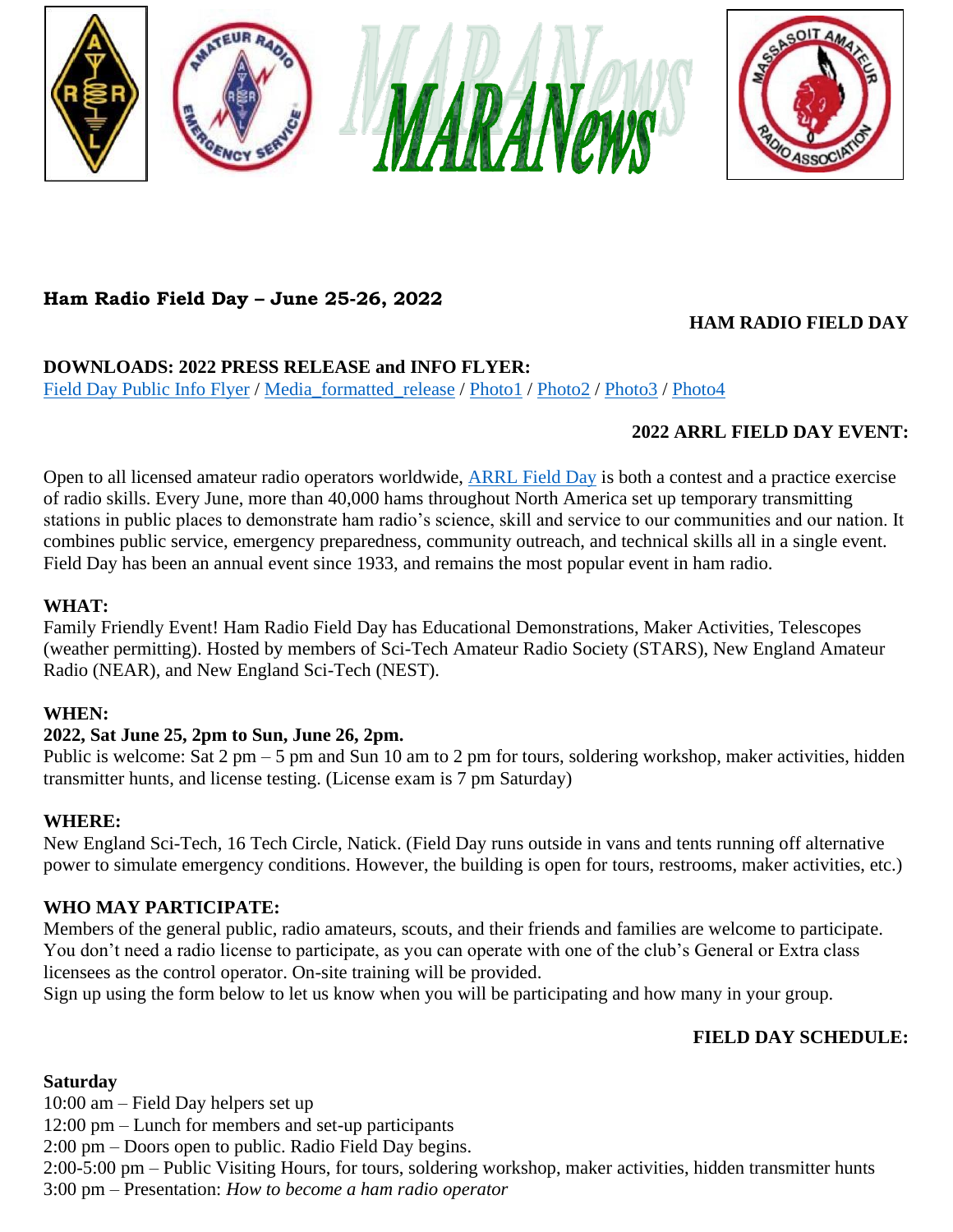



- 6:00 pm Group Photo on the stairs in front of GOTA Tent
- 6:00 pm Dinner for members and non-public participants
- 7:00 pm Radio License Exam Session
- 7:30 pm Tutorial on how to do HF Contesting
- 9:00 pm non-overnight participants leave; building closes

### **Sunday**

- 7:00 am Breakfast for members and non-public participants
- 9:00 am-noon Yard Sale items available and on display
- 10:00 am-2 pm Public Visiting Hours, for tours, soldering workshop, hidden transmitter hunts
- 12:00 pm Lunch for members and non-public participants
- 1:00 pm Preliminary cleanup begins
- 2:00 pm Radio Field Day ends; full cleanup begins
- 2:00-4:00 pm NEST Open House
- 4:00 pm Cleanup ends
- 4:00 pm NEST Leadership Team Meeting

# **FIELD DAY ACTIVITIES:**

Maker Activities (Sat 2-5 pm, Sun 10am-noon)

For children of members and visitors, there will be a number of different hands-on activities led by volunteer helpers through the afternoon.

Yard Sale (Sunday 9:00 am to noon)

New England Sci-Tech is grateful for many donations but needs to make room. All sales go to development and enhancement of youth programs and curriculum. [Check out the Yard Sale List](https://nescitech.org/winter-field-day/yard-sale-list/) of what we will have for sale!

*How to become a ham radio operator*, (20 min plus Q&A, Sat at 3 pm) Presented by some of our youth members, this talk for the general public will walk you through the steps to getting your ham radio license. This is a great intro for scouts, scout masters, and teachers, as well as the general public.

Ham Radio Movie Marathon (Sat 2–5 pm, Sun 10am–2pm) Selected publicly available movies (with screening permissions) that feature amateur radio. Shows are free and open to the public.

### **MEALS:**

Provided by New England Sci-Tech. Meals will be provided for radio operators, club members, and any non-public participants of Field Day. A small charge per meal will be requested. Please bring cash with you as change and credit may not be available.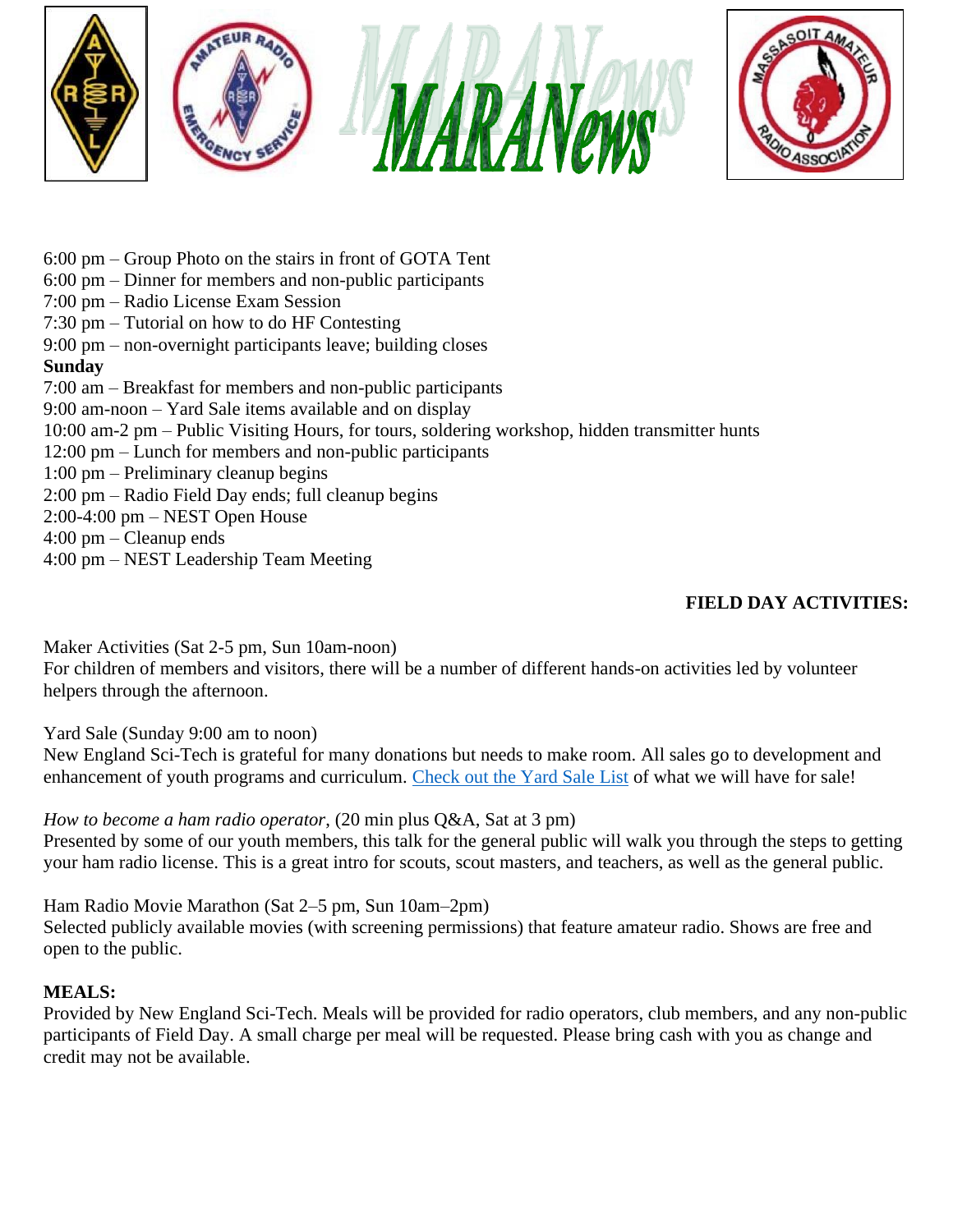





# **FIELD DAY GOALS:**



- Emergency Preparedness Exercise
- Demonstration and utilization of ICS
- Getting new, inactive, and potential hams on the air
- Presenting amateur radio to the public, and to school students
- Demonstrating amateur radio's emergency capabilities to area EMAs
- Education in the Science, Technology, Engineering, and Math (STEM) fields
- Having fun

Basic Operational Details:

- Class 3A
	- o Two Phone HF stations (40, 20)
	- o One Phone/CW/Digital HF (80/15/10 Phone, 80-10 digital)
	- $\circ$  One VHF station  $(6, 2, .70)$
	- o GOTA station (NE1AR, 40/20)
- Operation from emergency power generators  $\&$  solar charged batteries
- Computer logging with N1MM+ Logger; training available on-site  $\&$  possibly in advance
- Group meals per person per meal collection to cover costs
- Guide to [Competitive Field Day Operating,](https://nescitech.org/wp-content/uploads/2019/06/Field-Day-Guide-2019.pdf) by Jeremy Breef-Pilz

For rules and other information about the ARRL Field Day, [click here.](http://www.arrl.org/field-day-rules)

# **[Ham Radio News from the Google World wide Search Engine!](http://news.google.com/news?hl=en&q=amateur+ham+radio)**

# **[HF Radio.org News](http://hfradio.org/news.html#arrl)**

# **QRZ.com [News Headlines](http://www.qrz.com/headlines.html)**